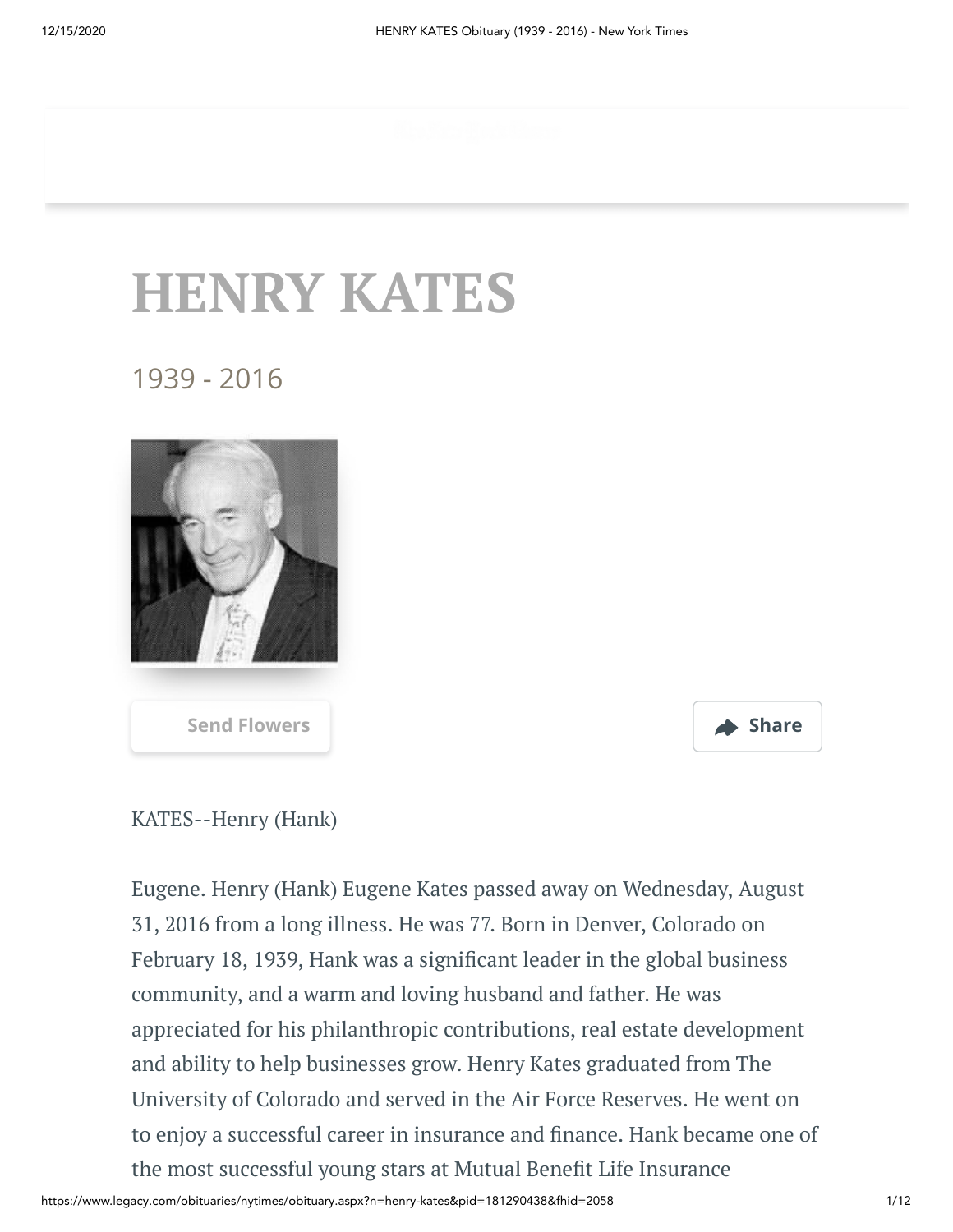Company. As a result, he was offered the assignment of building the Broker- Dealer operation at Mutual Benefit located in Providence, Rhode Island. Hank moved his first wife, Lynn, (now deceased) and their young daughter, Dorianne, to Providence where they had a son, Bradley. Both children, Dori and Brad, learned from their father's ever-present interest and enthusiasm how to take on any challenge and master it. Henry Kates spent the next several decades building the Rhode Island operation into one of the largest operations at Mutual Benefit. He eventually accepted the offer from Mutual Benefit to transfer to Corporate Headquarters in Newark, New Jersey soon thereafter becoming CEO. Hank sat on 13 corporate boards. A patron of the arts, Henry sat on several not-for-profit boards including Carnegie Hall, Lincoln Center, The Museum of Art and Design and the Rhode Island School of Design. While sitting on the board of the Rhode Island School of Design, Hank met Dale Chihuly, and helped launch his career by becoming one of the largest collectors of his glass sculpture. Hank also amassed the largest privately-owned collection of the Rhode Island artist, Maxwell Mays. He was one of the original investors and responsible for bringing Les Miserables, Phantom of the Opera and Aspects of Love to Broadway. He organized a national squash tournament and enjoyed playing squash and tennis as often as possible. His work on the Board of Carnegie Hall led to his meeting his current wife, Pamela Newman Kates. They married in 1994. Hank enjoyed being the devoted step-father to Romy Newman Cosmaciuc and Theodore Ross Newman. Hank transformed downtown Providence, Rhode Island by significantly improving several office buildings. He developed Fisher Island (near Miami, Florida) into the \$4B property it is today. Hank also evolved and improved Admirals Cove (near Jupiter, Florida) and much of Newport, RI. Real estate evolution, urban planning and infrastructure were his passions. Always one to be purposefully engaged, Hank enjoyed active and purposeful "retirement" years. He created and managed several restaurants in Providence, Newport and Miami and became Chairman of the Cherrystone Angel Group in Rhode Island. Hank was a passionate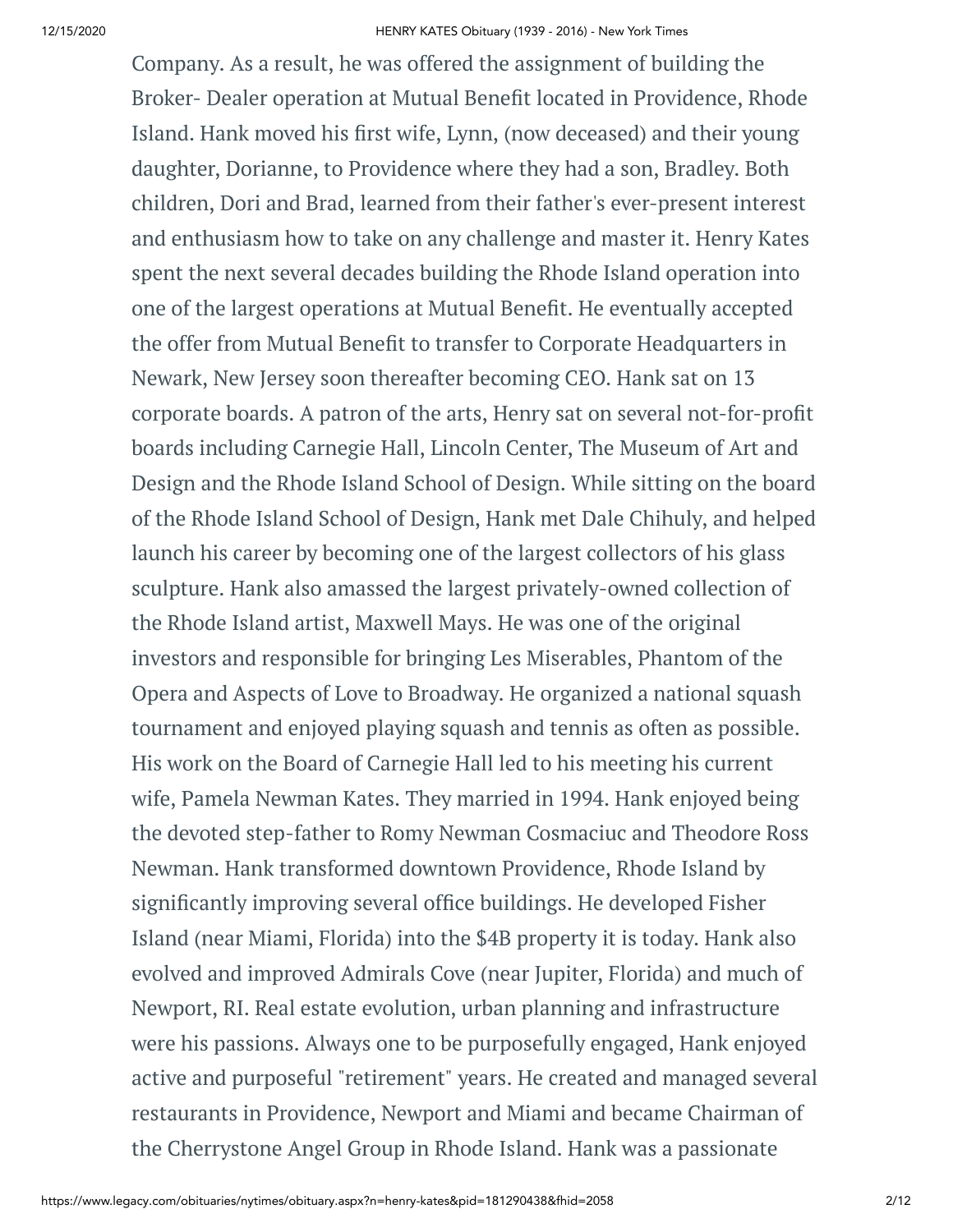"dog person" and canine spoiler and cared over the years for so many pets, but his closest companion was Chairman Mao, who misses his master dearly. Hank's passion for living fully will be treasured by his family. He is survived by his wife, Pamela Newman Kates, his daughter, Dorianne DeFeo and her husband, Ron; his son, Brad Kates and his wife Shannon. He is also survived by his step-children, Romy Cosmaciuc and her husband, Bogdan; and Theodore Newman and his fiancee, Mary. His six grandchildren and two step-grandchildren: Britt, Addie, Georgianne, Claiborne, Hunter, Clyde, Zachary and Gabrielle will remember their "Gampy" as a person who made sure their days were filled with inspiration, joy and plenty of laughs. The Funeral Service is scheduled for Thursday, September 8, 2016 at Frank E. Campbell -- The Funeral Chapel, 1076 Madison Avenue, New York, NY 10028 (212) 288-3500 at 11:30am. The Burial will follow at Woodlawn Cemetery, 517 East 233rd Street, Bronx, NY 10470. Friends and family will gather on Thursday, September 8th from 5:00--8:00pm at the home of Mrs. Pamela J. Newman Kates. There will also be a Memorial Service on Saturday, September 24, 2016 at The Providence Art Club, 11 Thomas Street, Providence, RI 02903 (401) 331-1114 at 11:00am. In memory of Hank, the family requests donations be made to Carnegie Hall and Amedisys Foundation (Beacon Hospice).

To Plant Memorial Trees in memory, please visit our **[Sympathy](https://sympathy.legacy.com/en-us/funeral-flowers/name/henry-kates-funeral-flowers/p181290438/?affiliateId=186&pm=240) Store**.

Published in New York Times on Sep. 4, 2016.